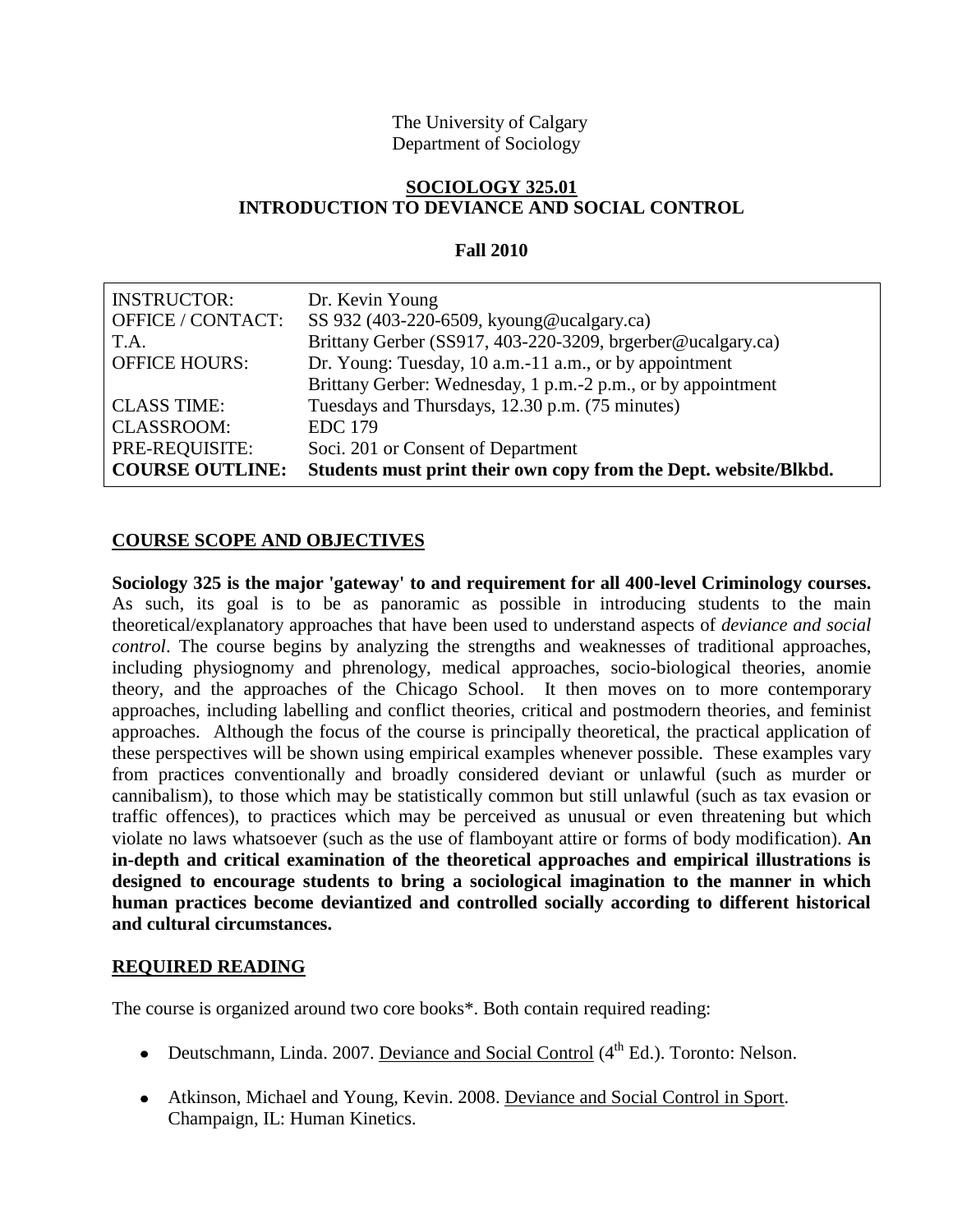\*Deutschmann is the main course text, and the class follows it closely. The Atkinson/Young book uses the world of sport to test the applicability of deviancy theories introduced in Deutschmann.

## **STUDENT RESPONSIBILITIES** (posted by the professor)

- 1. A careful and punctual reading of the required material.
- 2. Regular attendance at lectures and participation in class discussions and questions. (The University of Calgary has no policy of mandatory attendance, but attendance is strongly recommended.)
- 3. Advance notice to the professor or the Department of Sociology main office (403-220-6501) if unable to comply with the schedule of exams. Students who do not provide this advance notice may not be allowed to retake exams. Also see note on "Academic Accommodation" and "Deferrals" below.
- 4. Students who are having difficulty with the course are advised to contact the instructor/TA immediately to discuss the situation.
- 5. Students are responsible for familiarizing themselves with changes (additions, deletions, shifts) to this outline made in class.
- 6. Keep this outline. It will be your course reference throughout the term. Most of the questions students ask are answered on it. **Once again, no hard copies will be provided.**

# **EXAMINATIONS**

Two exams, dividing the course into two roughly equal halves, have been scheduled. They are based entirely on objective/multiple-choice questions. They are **not** cumulative. The first will be held in class and the second during the Registrar-Controlled exam period. The respective dates and values of the exams, and the material to be tested in each, are as follows:

- 1. Tues. Nov. 2, 2010 (50%) All material up to this point examined.
- 2. Final Exam period (TBA) (50%) Material from Midterm to end of term examined.

## **GRADING SCALE**

Please be aware that the following grading scale may change from test to test:

A+ (95>) A (85-94) A- (80-84) B+ (77-79) B (74-76) B- (70-73)  $C+(67-69)$   $C(64-66)$   $C-(60-63)$   $D+(55-59)$   $D(50-54)$   $F(<49)$ 

Letter grades assigned at the conclusion of the course will be determined by an overall grading schema and letter scale that will be (i) discussed in class, (ii) posted on Blackboard, and (iii) applied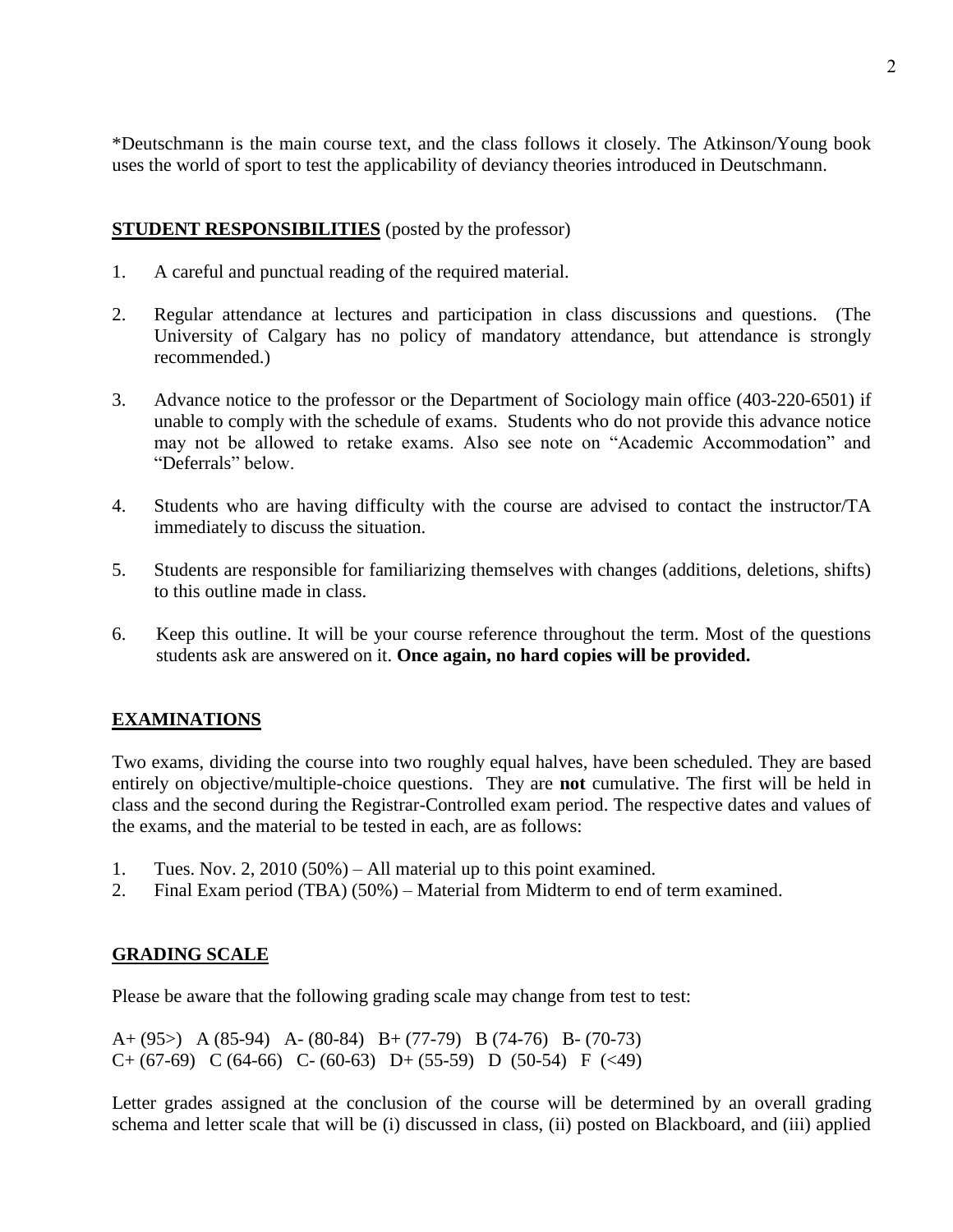in precisely the same way to everyone. Grade "cut-offs" will be honoured in every case, including those where students miss the next letter grade by 0.1%. This is non-negotiable and, in the interests of fairness to everyone, **no exceptions will be made**.

## **LECTURE SCHEDULE AND READING ASSIGNMENTS**

This is designed to be a flexible schedule. When and how certain topics are covered in class may change, and we will complete the following *only* if time allows. Students are strongly advised to attend class to keep informed of any changes that may occur. Video material, which may include content not identified below, will be used to complement lectures where relevant and available. Video content shown in class may be examined on the tests. The same is true of content from any guest lectures that take place.

| <b>DATE</b>     | <b>SUBJECT</b>                                                                                                                                                                                                               | <b>READING</b>                                                                           |  |
|-----------------|------------------------------------------------------------------------------------------------------------------------------------------------------------------------------------------------------------------------------|------------------------------------------------------------------------------------------|--|
| Mon. Sept. 13   | <b>FALL SESSION CLASSES BEGIN</b>                                                                                                                                                                                            |                                                                                          |  |
| Tues. Sept. 14  | Introduction to the course: objectives, topics, tests<br><b>Concentration in Criminology, Deviance, and Social Control</b>                                                                                                   |                                                                                          |  |
| Thurs. Sept. 16 | PROBLEMS IN DEFINING DEVIANCE<br>• Differentiating between deviance and crime<br>• The social construction of deviance<br>• Deviance and social change<br>• Legitimate/normative deviance<br>• Methods for studying deviance | LD - Chaps. $1&2$<br>A&Y - Chaps. 1&2<br>Intro's to Parts I-IV                           |  |
| Tues. Sept. 21  | Problems in defining deviance (continued)                                                                                                                                                                                    |                                                                                          |  |
| Thurs. Sept. 23 | Problems in defining deviance (continued)                                                                                                                                                                                    |                                                                                          |  |
| Tues. Sept. 28  | VIDEO: "Do Scientists Cheat?"                                                                                                                                                                                                |                                                                                          |  |
| Thurs. Sept. 30 | EARLY APPROACHES TO DEVIANCE<br>• Classical and Positive Schools<br>• Physiognomy, Phrenology, and Eugenics<br>• Twin Studies and XYY Chromosomal theory                                                                     | LD - Chaps. 3, 4, 5<br>$A&Y$ - Chap. 5 $&TI$ 's<br>(Theoretical Intersections, see p. 6) |  |
| Tues. Oct. 5    | VIDEO: "The Sterilization of Leilani Muir"                                                                                                                                                                                   |                                                                                          |  |
| Thurs. Oct. 7   | Early approaches (continued)                                                                                                                                                                                                 |                                                                                          |  |
| Tues. Oct. 12   | <b>CONSENSUS THEORIES</b><br>(i) Functionalism and anomie theory                                                                                                                                                             | LD - Chap. 8<br>$A&Y$ - Chap. 3 $&TI's$                                                  |  |
| Thurs. Oct. 14  | (i) Functionalism and anomie theory (continued)                                                                                                                                                                              |                                                                                          |  |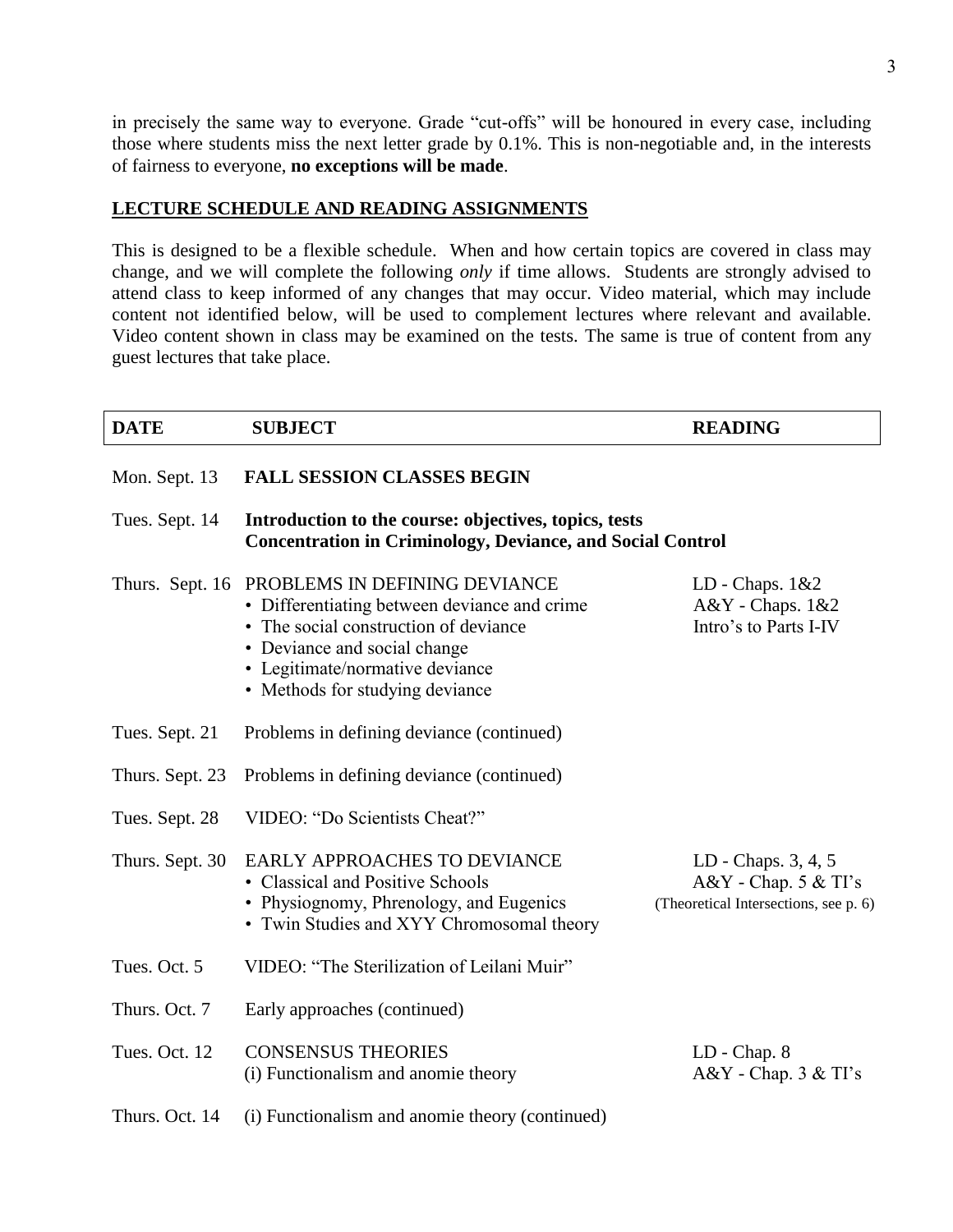| Tues. Oct. 19  | (ii) Social disorganization theory                                                               | LD - Chaps. 7&9<br>$A&Y$ - Chap. 4 $&TI's$ |
|----------------|--------------------------------------------------------------------------------------------------|--------------------------------------------|
| Thurs. Oct. 21 | (ii) Social disorganization theory (continued)                                                   |                                            |
| Tues. Oct. 26  | (iii) Differential association and neutralization theories                                       |                                            |
| Thurs. Oct. 28 | <b>TBA</b>                                                                                       |                                            |
| Tues. Nov. 2   | EXAM #1 $(50\%)$                                                                                 |                                            |
| Thurs. Nov. 4  | <b>Exam #1 Feedback</b><br><b>CONFLICT THEORIES</b><br>(i) Interaction theories/Labelling theory | $LD - Chap. 10$<br>$A&Y$ - Chap. $6&TI's$  |
| Tues. Nov. 9   | (i) Interaction theories/Labelling theory (continued)                                            |                                            |
| Thurs. Nov. 11 | <b>Reading Day: No Class</b>                                                                     |                                            |
| Tues. Nov. 16  | (ii) Social control theories                                                                     | $LD - Chap. 11$<br>$A&Y$ - TI's            |
| Thurs. Nov. 18 | (iii) Conflict theory                                                                            | $LD - Chap. 12$<br>A&Y - Chaps. 7&8 & TI's |
| Tues. Nov. 23  | (iii) Conflict theory (continued)                                                                |                                            |
| Thurs. Nov. 25 | OTHER DIRECTIONS IN THEORIZING DEVIANCE<br>Review of theories and the Micro/Macro link           | LD - Chaps. 12&13<br>$A&Y$ - $TI$ 's       |
| Tues. Nov. 30  | (iv) Critical and postmodern theories                                                            | $LD - Chap. 12$<br>$A&Y$ - $TI$ 's         |
| Thurs. Dec. 2  | (v) Feminist approaches                                                                          | $LD - Chap. 13$<br>$A&Y$ - Chap. 6 $&TI's$ |
| Tues. Dec. 7   | (v) Feminist approaches (continued)                                                              |                                            |
| Thurs. Dec. 9  | Course review, conclusion, and implications<br>for further study in criminology                  | $A&Y$ - Chap. 9                            |
| Fri. Dec. 10   | <b>FALL SESSION CLASSES END</b>                                                                  |                                            |
|                |                                                                                                  |                                            |

**Registrar-Controlled Examination Period (TBA) – Exam #2 (50%)**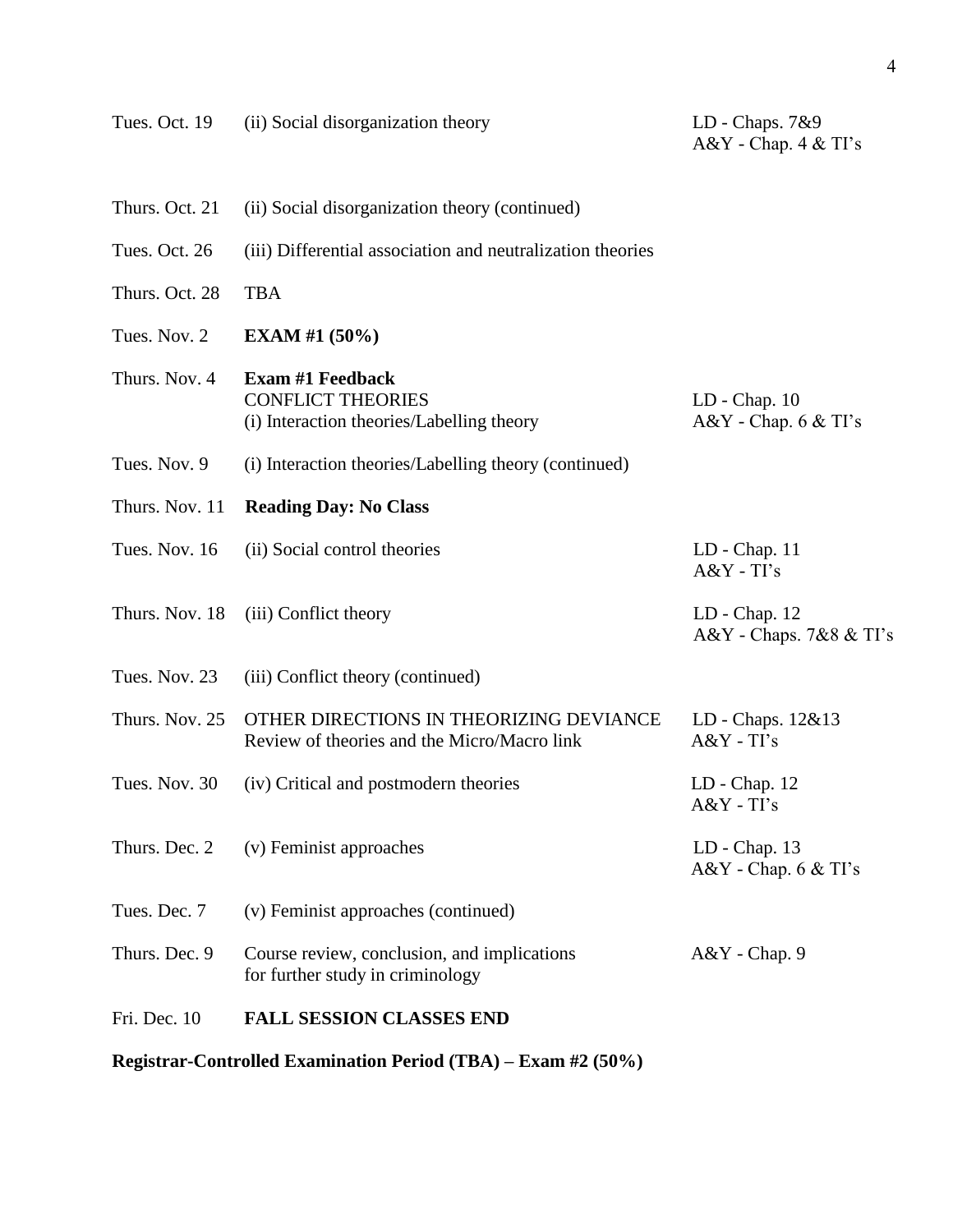## A NOTE ON THE LINK BETWEEN THE TWO BOOKS

At the end of the six substantive chapters in Atkinson and Young (i.e., Chapters 3-8) there are sections called "Theoretical Intersections" (TI's). The purpose of these sections is to highlight how 8 theoretical approaches, all well known in Criminology and all covered in Deutschmann, may be used to understand the sports-related topic of the chapter itself. While "Functionalism and Strain Theory" and "Classical Theory" relate to material in the first half of this course and the first Exam, all 6 other theoretical approaches relate to the second half of the course and thus the second and final Exam. Here is a complete list of the links between "Theoretical Intersections" in Atkinson & Young and the lectures they pertain to, as indicated in the Lecture Schedule:

- (TI) "Functionalism and Strain Theory" "Functionalism and Anomie" (Lectures)
- (TI) "Conflict Theory" "Conflict Theory" (Lectures)
- (TI) "Interaction Theory" -- "Interaction Theories/Labelling Theory" (Lectures)
- (TI) "Social Control Theory" "Social Control Theories" (Lectures)
- (TI) "Classical Theory" "Early Approaches" and "Social Disorganization Theory" (Lectures)
- (TI) "Critical Theory" "Critical and Postmodern Theories" (Lectures)
- (TI) "Gender and Feminist Theory" "Feminist Approaches" (Lectures)
- (TI) "Integrated Theory" "Other Directions in Theorizing Deviance" (Lectures)
	- At the completion of this course each student will be asked to complete a Universal Student Ratings of Instruction (USRI) form.
	- The course outline and principal 'overheads' used in lectures are posted on Blackboard. More information on pedagogical aids such as overheads is made available in class.
	- For more information about the Sociology Department (its faculty, funded and other research projects, and undergraduate and graduate programme), go to: *www.soci.ucalgary.ca*

\_\_\_\_\_\_\_\_\_\_\_\_\_\_\_\_\_\_\_\_\_\_\_\_\_\_\_\_\_\_\_\_\_\_\_\_\_\_\_\_\_\_\_\_\_\_\_\_\_\_\_\_\_\_\_\_\_\_\_\_\_\_\_\_\_\_\_\_\_\_\_\_\_\_\_\_\_\_\_\_\_

## **STUDENT RESPONSIBILITIES** (posted by the University)

*Emergency Evacuations:* In the case of fire or other emergency evacuation of this classroom/lab, please proceed to the assembly point by *[check link to find assembly point for your building: [http://www.ucalgary.ca/emergencyplan/node/75\]](http://www.ucalgary.ca/emergencyplan/node/75)*

*Deferrals:* If at all possible you must provide *advance* notice to the instructor if you are unable to take a test or submit an assignment or essay on time. All requests for deferral of a course component due to health reasons must be accompanied by written documentation as outlined in the University Calendar and should be obtained while the student has the physical or emotional problem rather than after recovery. Deferrals will be allowed in the following circumstances: illness, domestic affliction or religious conviction. Travel arrangements and misreading of the syllabus are not valid reasons for requesting a deferral. Deferrals will not be granted if it is determined that just cause is not shown by the student.

If you have missed a test for a legitimate reason, the instructor can require you to write a "make up" test as close in time to the original test as possible or can choose to transfer the percentage weight to another course component. If the instructor schedules a "make up" test for you, its date and location will be at the convenience of the Sociology Department.

Please note that requests to defer a final examination or to defer term work past the end of a term go through the Undergraduate Programs Office (UPO) and must be processed by the deadlines that are established in the U of C Calendar. You can find the forms you need online: